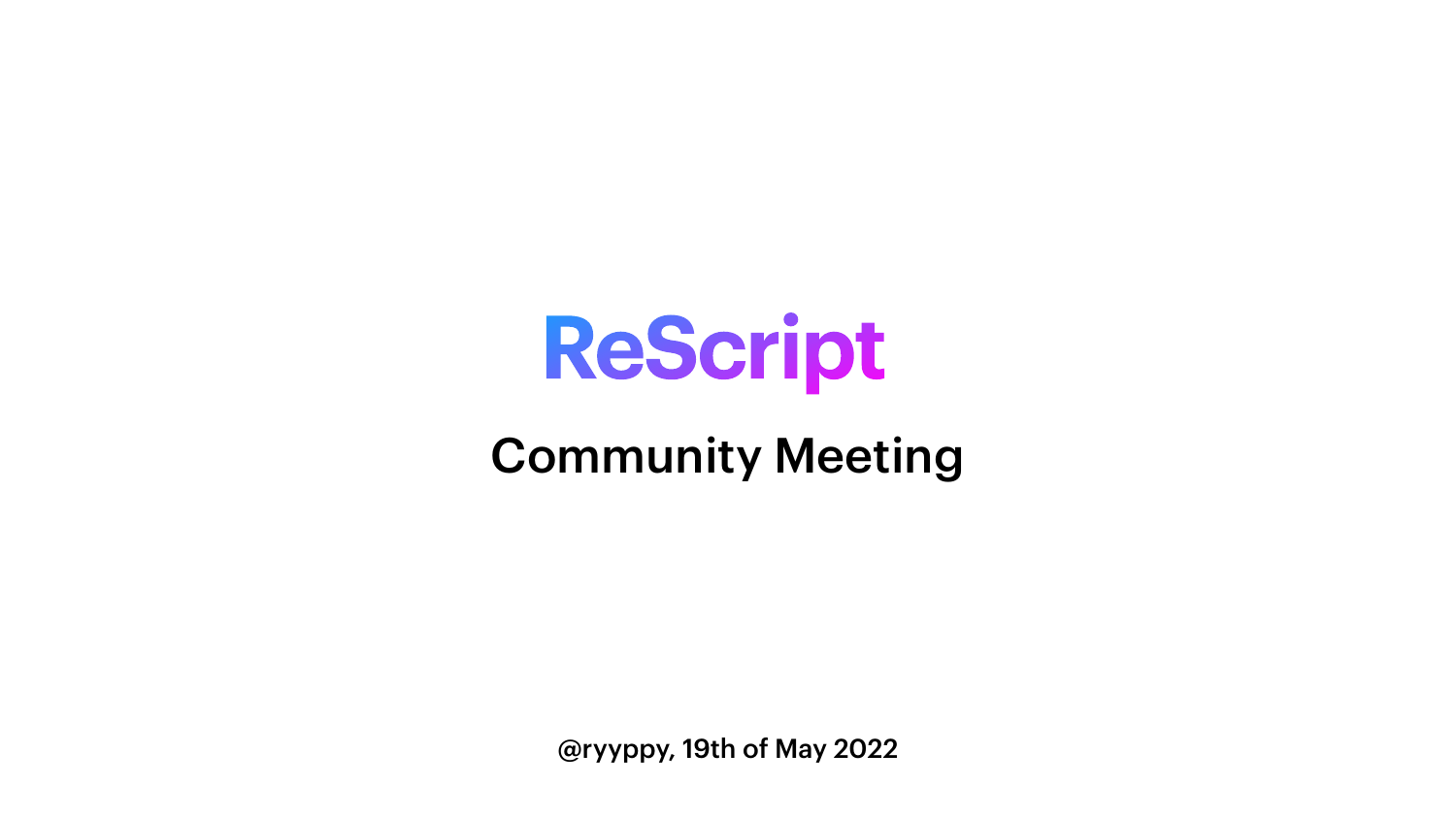### **Agenda**

• Quick Introduction of all participants (for those who want to introduce themselves)





- 
- Update on the project
- Realignment for v10 (first planned community release)
	- Compiler
	- Syntax
	- Editor
	- Core Libraries
- Onboarding new contributors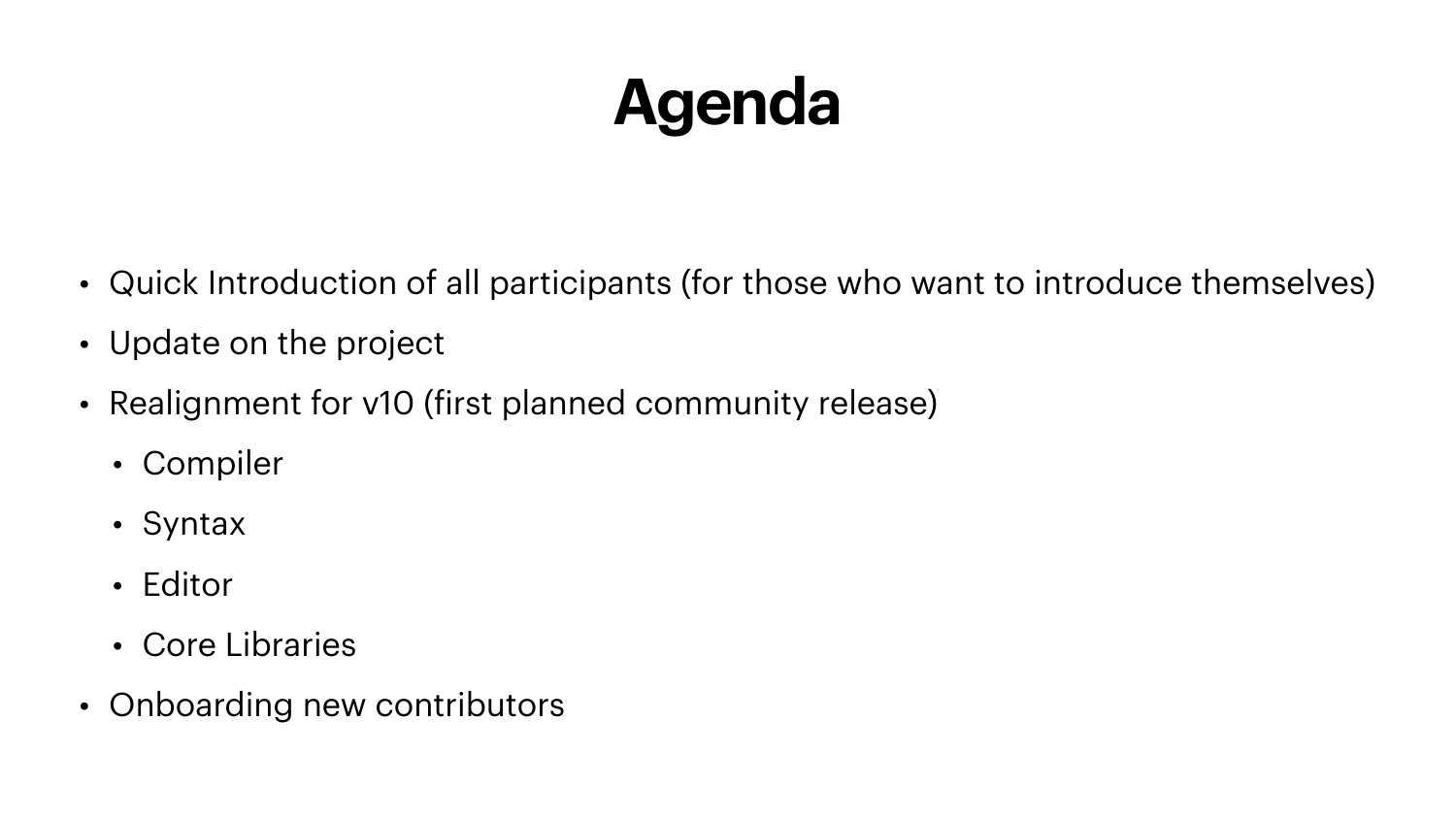### **Update on the Project**

- Currently in the process of cleaning up / restructuring our repositories (mostly compiler / syntax)
- Project has been stable, but we'd like to open up the development processes to community members
- Most of the details were already mentioned on the most recent Project **[Announcements](https://forum.rescript-lang.org/t/ann-project-update-april-2022/3279)**
- But today we want to focus on one particular core goal before we start tackling many other challenges (discussed later in the v10 milestone)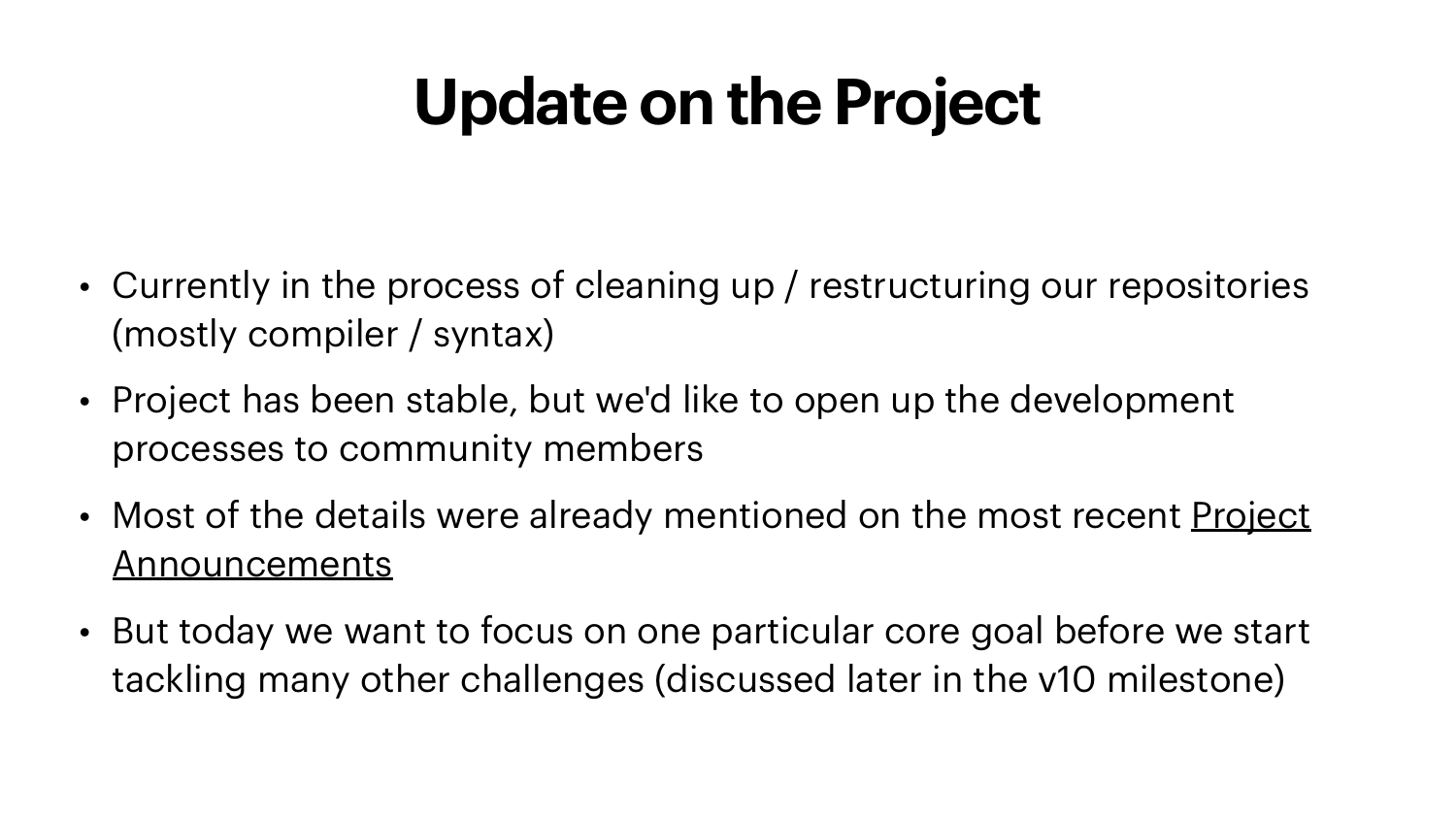## **Onboarding new Contributors**

- Goal to have reliable core contributors
- Alignment with our vision & engineering practise
- Onboarding will happen in buddy groups that are closely nit to team members
- **Syntax:** @cknitt, @fham, @maxim
- **Compiler:** @cristiano
- **Editor:** @zth, @cristiano
- Bob will do essential reviews / give guidance for complex parts
- Patrick will keep an eye on the project roadmap / blockers / organizational stuff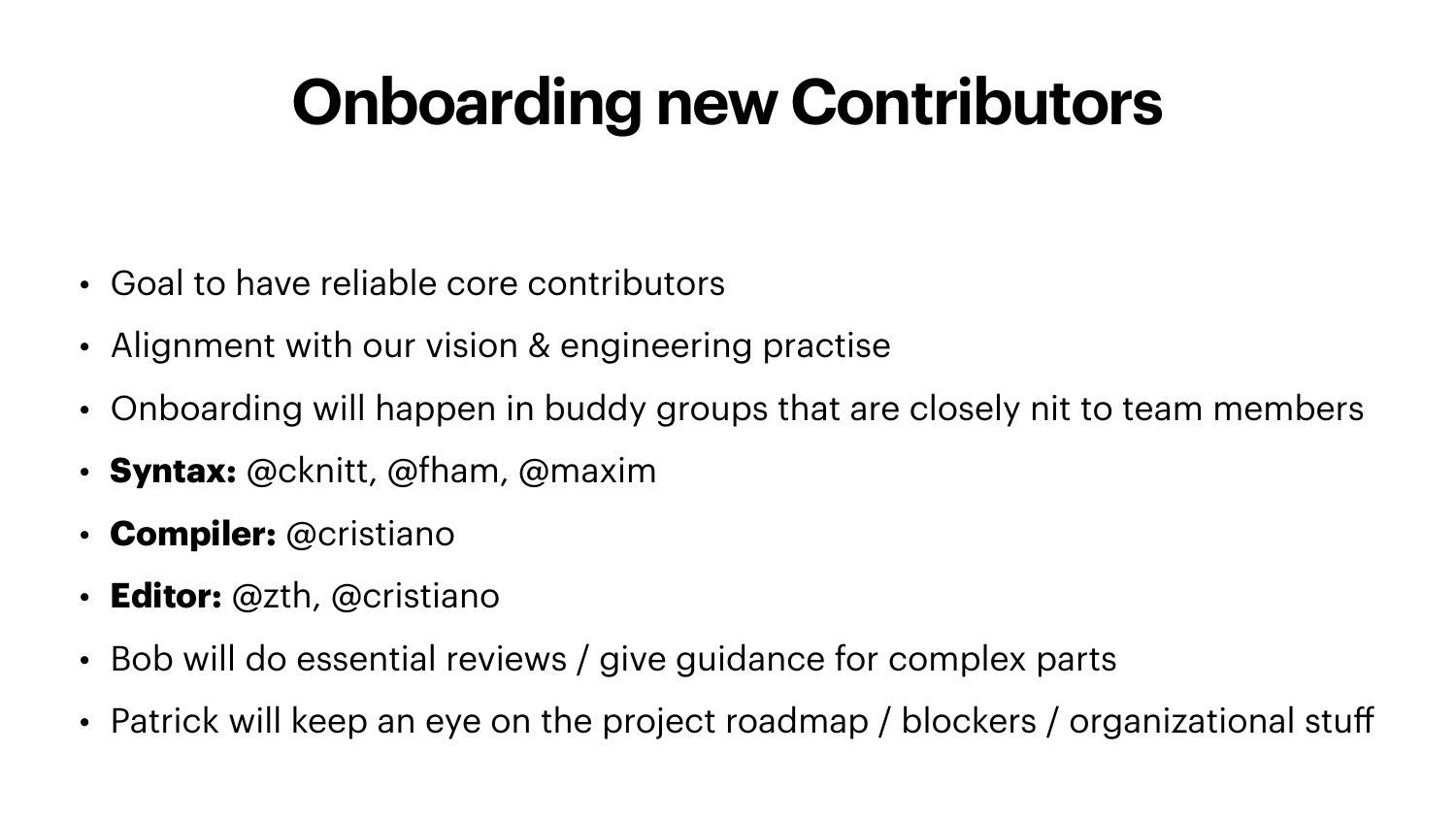### **Onboarding new Contributors**

- 
- New contributors may join a topic to regularly check in on work items. • They work closely with the team members, in case there are questions or problems.
- We want to establish trust and distribute responsibility.
- Depending on the quality of collaboration, members may get more responsibility / credentials as we see fit during collaboration.
- We want to systematically collect and distribute "tribal knowledge" and make the information accessible to new potential contributors.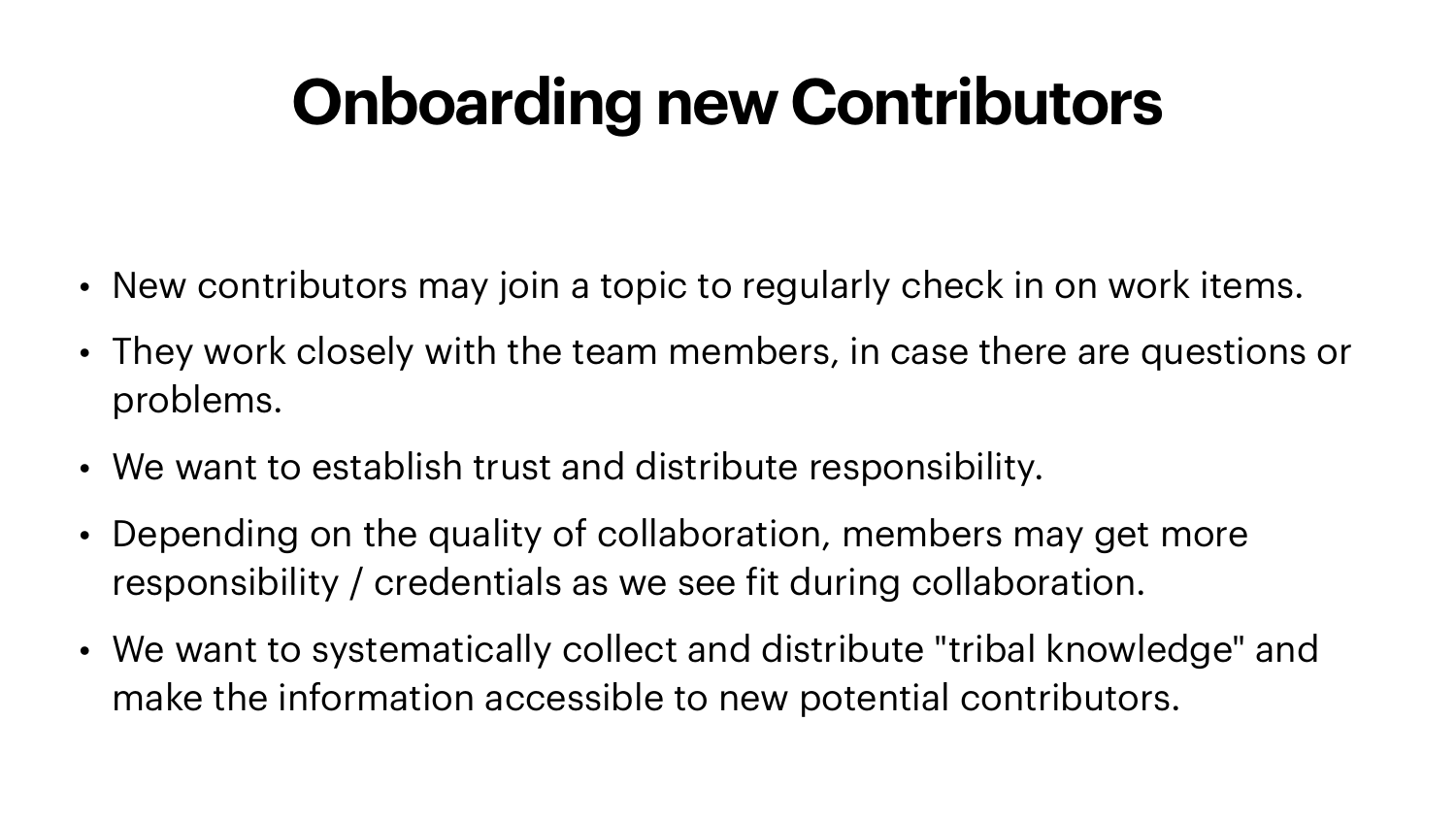#### **Onboarding new Contributors** Communication

- Github issues on compiler / syntax -> including milestones
- Contributors who want to get involved may send me their Discord handle (ryyppy#8688) to get invited to a private chat for more immediate communication
- More official communication will be done via the Forum (maybe we will even introduce a Development section for contributors to communicate on)
- Important to keep knowledge persisted, so please use Github issues / forum posts to wrap up bigger chunks of information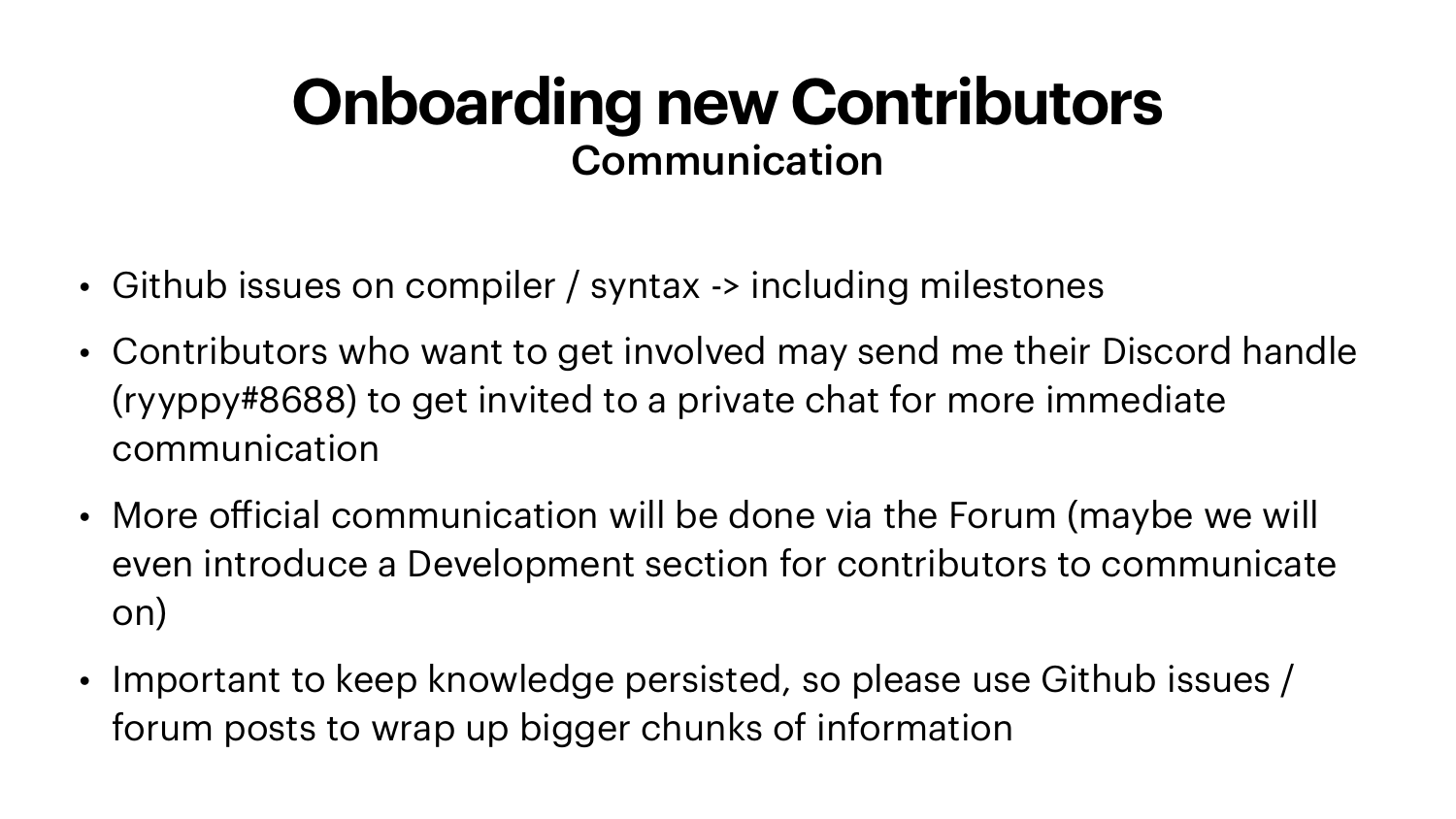#### **Onboarding new Contributors** Commitment to the Project

- We are happy to slowly guide the way through each part of the platform, but we'd also ask for a certain level of commitment
- We will have regular monthly contributor meetings to allow a "standup" like environment. We'd expect folks to regularly check in with us.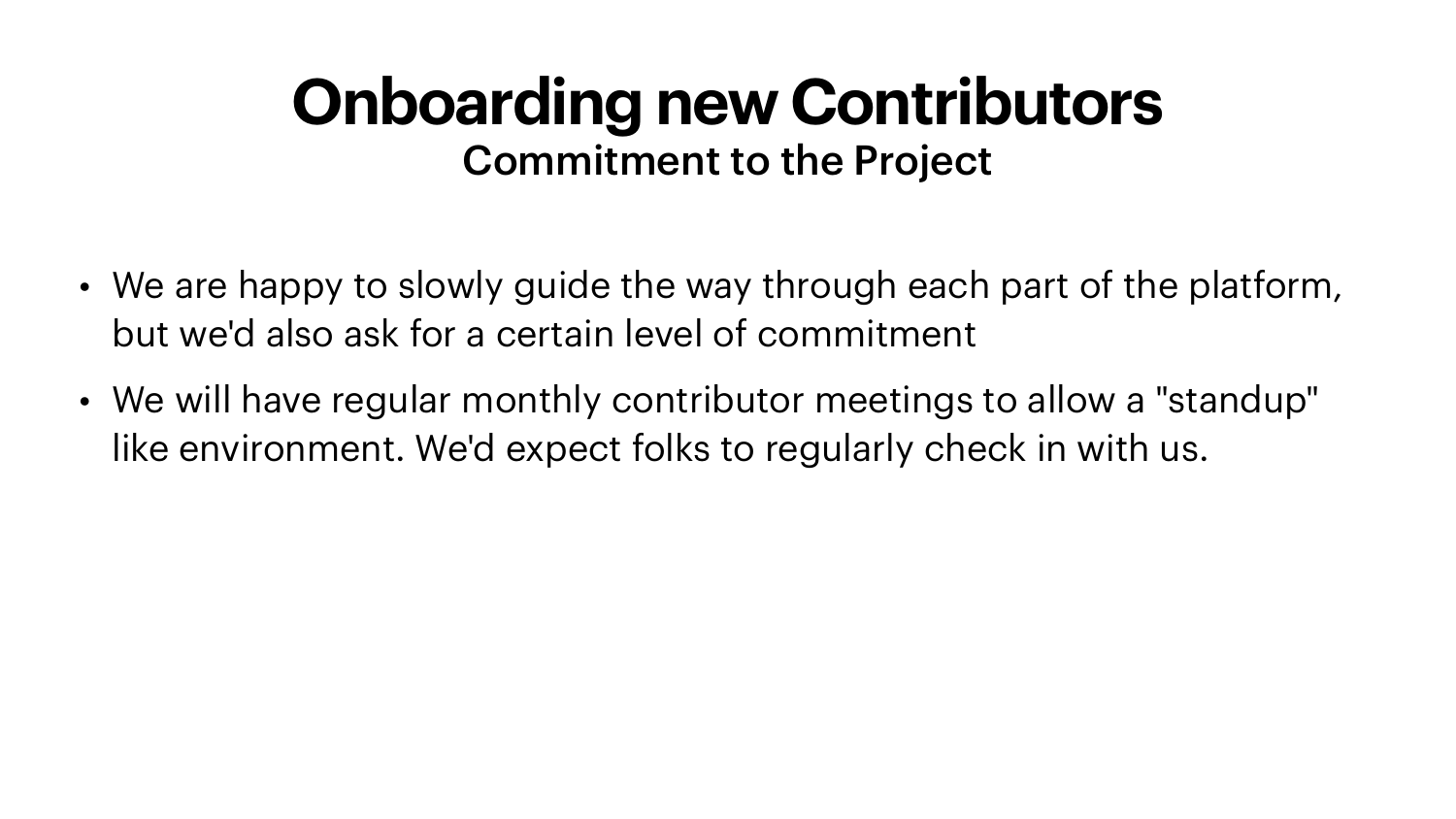#### **v10 Release** Changes etc.

- [page](https://rescript-lang.org/community/roadmap#stable-release-v10)
- New Goal: Make a first community-handled release for the `rescript` package from start to finish. No new proper features planned, just new features / breaking changes).
- This will include following steps....

• We will divert from the original v10 release, as posted on our roadmap

shipping the current status of all master branches (which may contain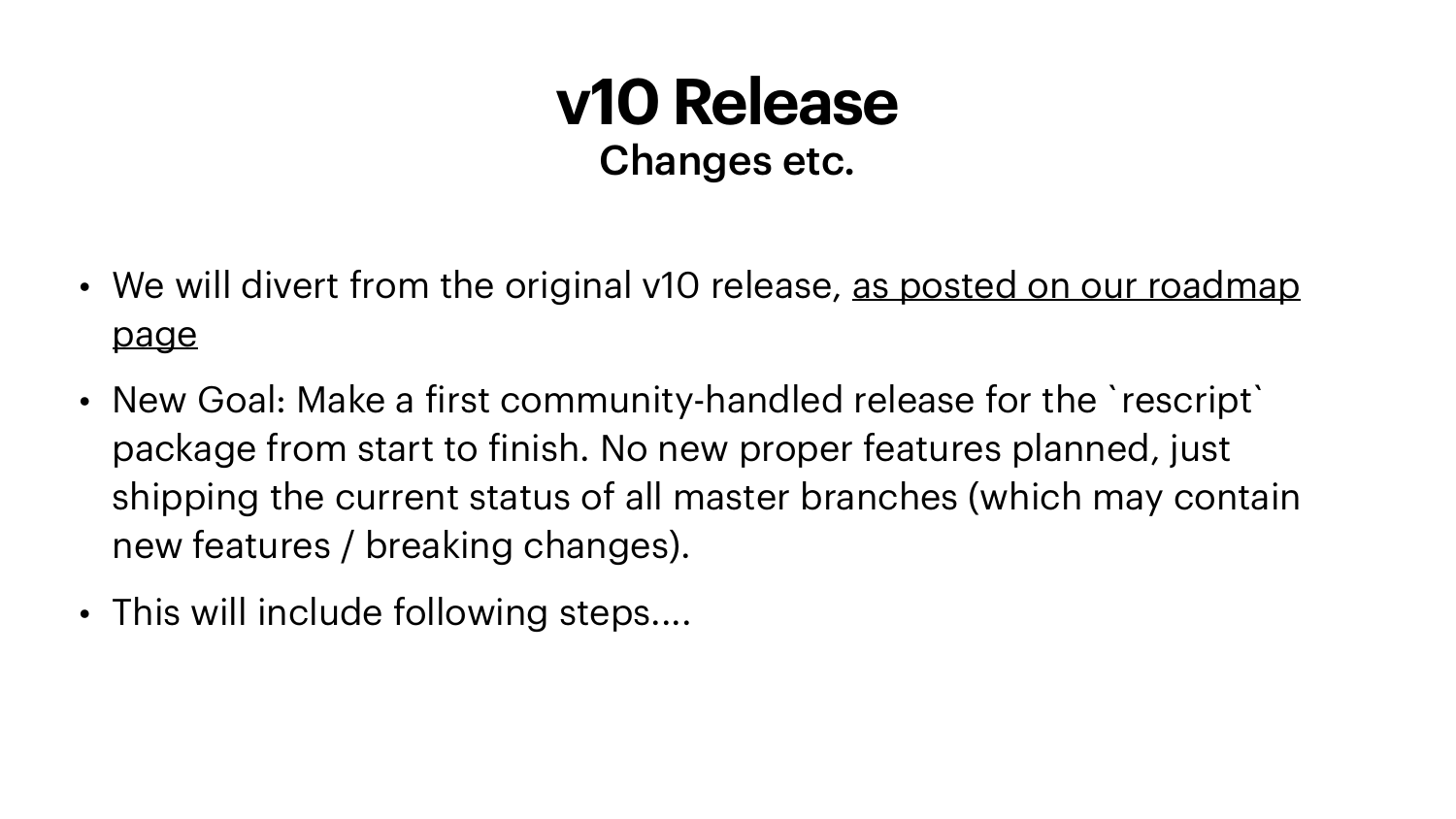#### **v10 Release** First Steps to our Release

- Figure out the changes between 9.1.4 and 10 in the compiler repo
- Fix the CI processes for the compiler repo
- Make sure all build tests run through
- Also create some test infra to test the VScode extension (e2e tests)
- Fix blocker issues and upstream the current syntax to the compiler
- Create single Changelog with all the changes (especially breaking changes)
- Figure out how to create a fully-fledged npm package for release. E.g.: include the following list of subdirectories, and add the platform binaries here and there.
- Wrap up a release candidate that Bob is able to verify
- Then, let's figure out what will be the upcoming tasks for the future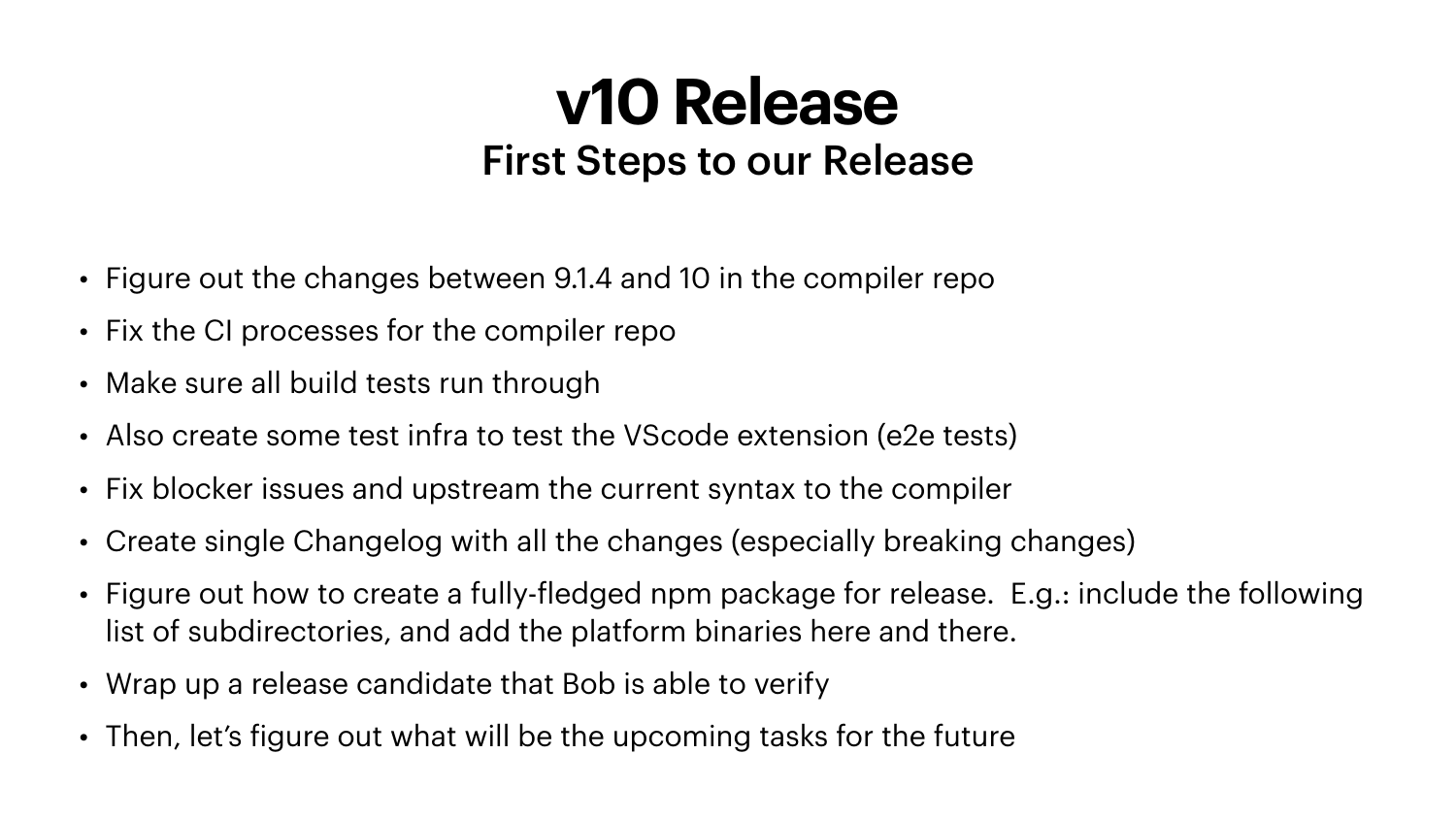#### **v10 Release** Compiler current Work

Windows to GitHub actions, so we can properly build the project for all

• Linux / Windows are still not there yet. cknitt has more insights on that

- cknitt / cristiano started porting the CI processes for MacOS, Linux, platforms
	-
- lacking.
- [rescript-lang.org](http://rescript-lang.org) Playground bundle updated to latest state (some breaking changes prevented it from building).

• We'd like to make the compiler workable with dune and the ocaml editor toolchain. Right now we can build bsc with dune, but editor support is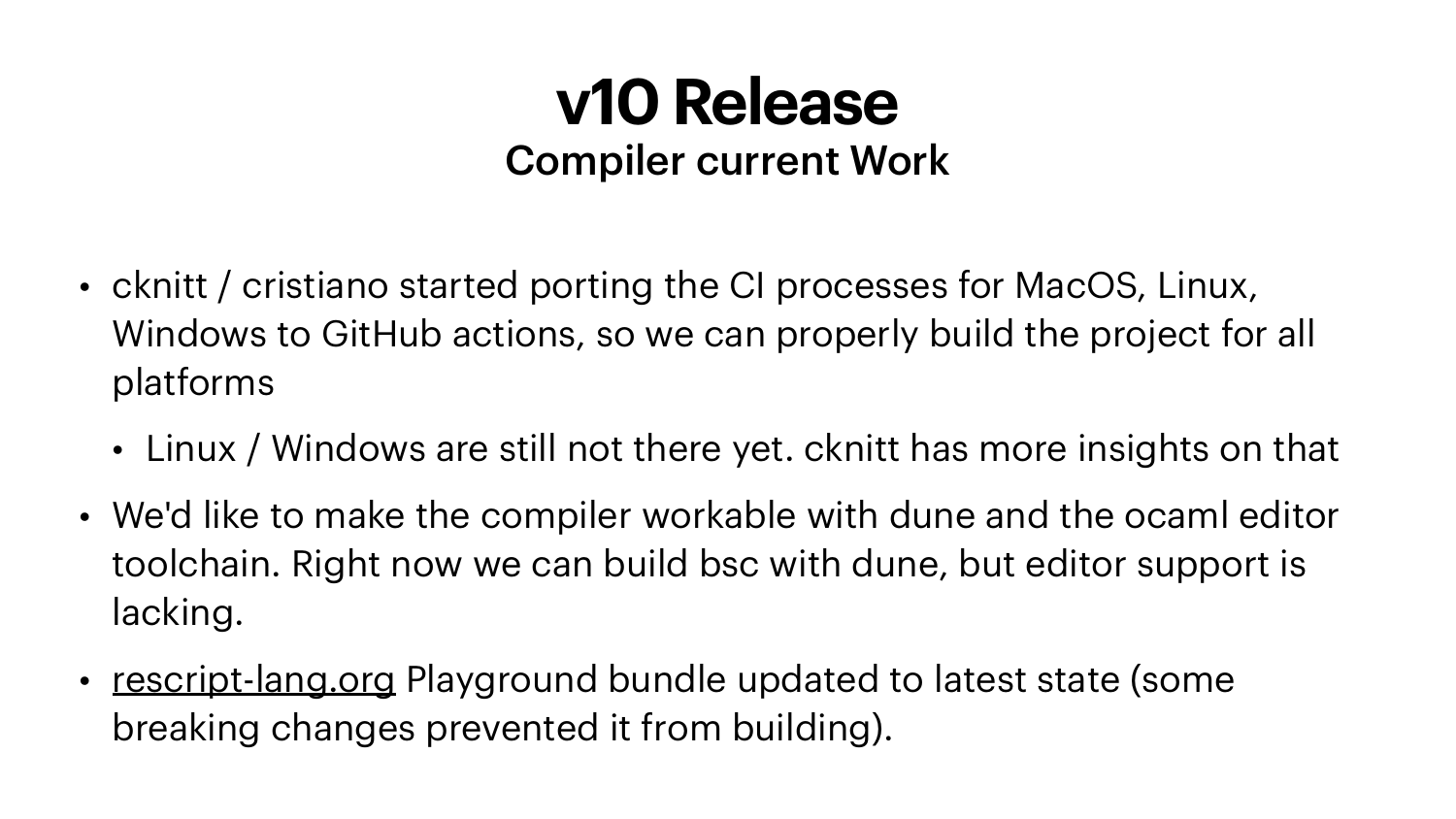#### **v10 Release** Syntax Work

- v10 milestone tasks: <https://github.com/rescript-lang/syntax/milestone/3>
	- These need to be fixed, so we can upstream the latest master into the compiler
- v10.1 milestone tasks for more ambitious tasks / bugfixes: [https://](https://github.com/rescript-lang/syntax/milestone/2) [github.com/rescript-lang/syntax/milestone/2](https://github.com/rescript-lang/syntax/milestone/2)
	- This includes some important features, such as the docstring syntax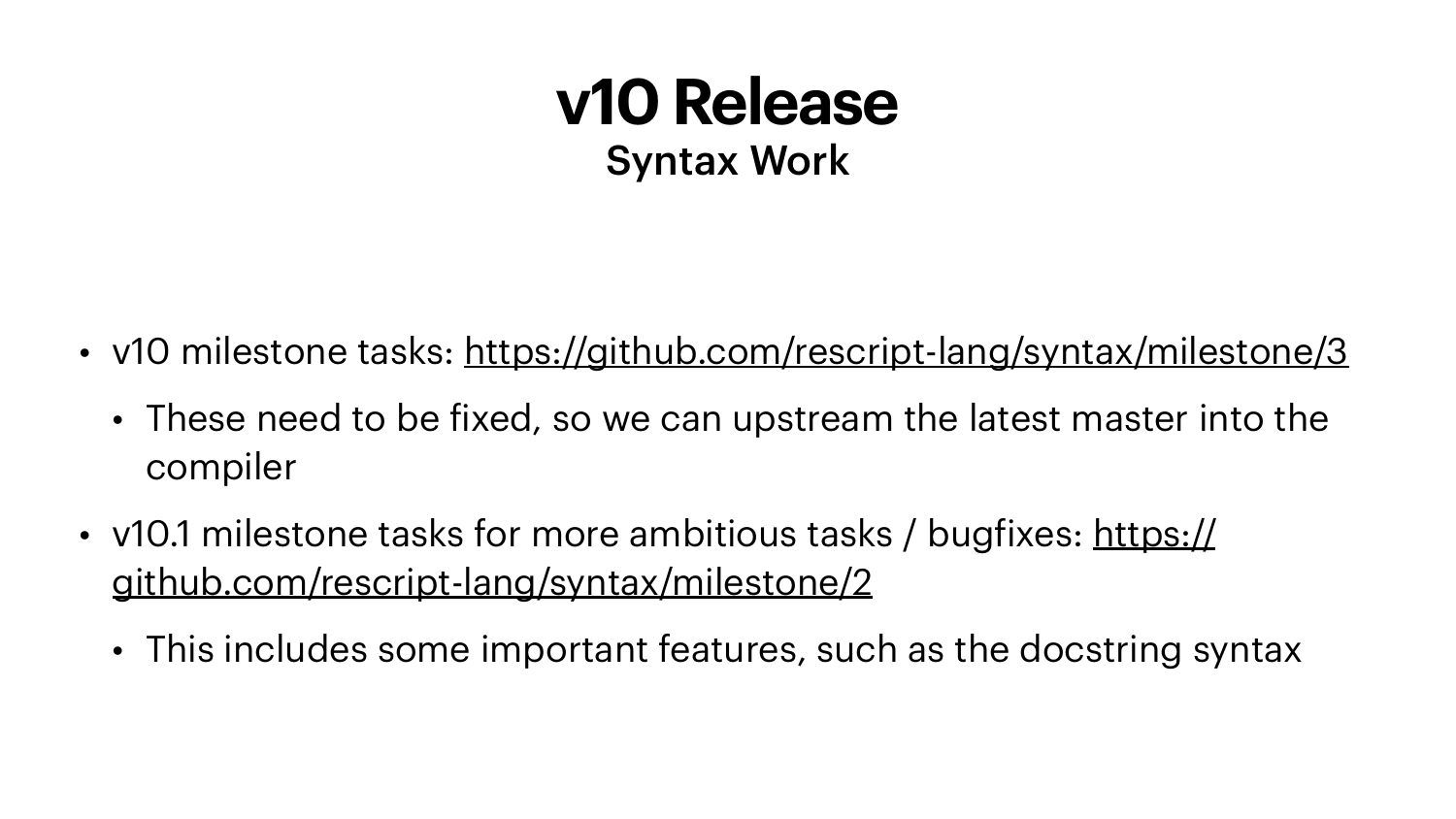#### **v10 Release** Removing refmt from the syntax

- We need to remove the refmt api for different complexity reasons.
	- This means that v10's rescript version will not be able to migrate Reason files to ReScript
	- That shouldn't be a problem though, since users can still use rescript@9.1.4 to upgrade existing Reason codebases
	- We'll still ship `refmt.exe` with the compiler though, so old Reason codebases will still compile
- This will help us creating a proper rescript compiler library that's easy to vendor and also makes it easier for us to build on M1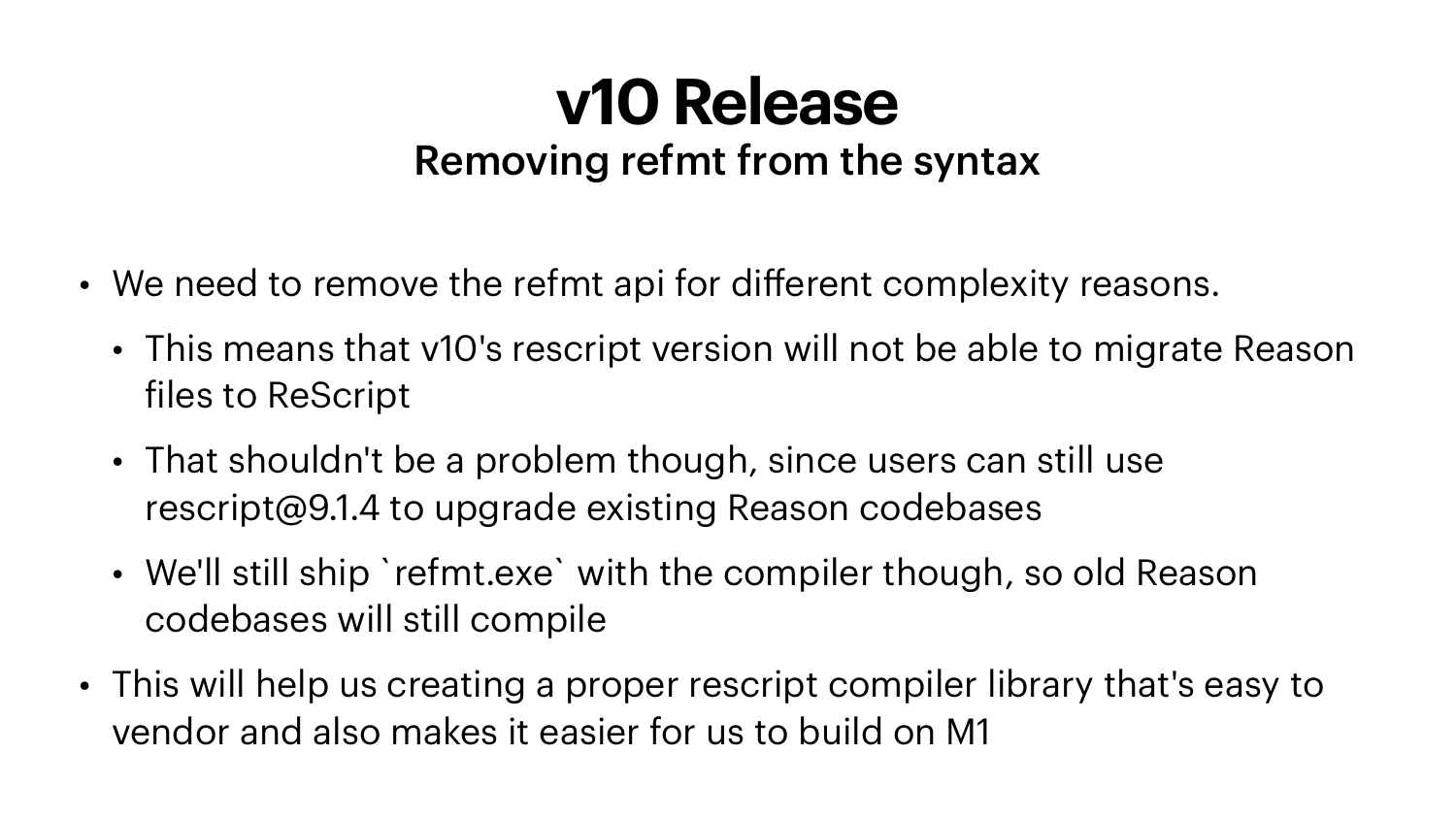#### **Other Tasks** Kinda unrelated to the v10 Release, but still important

- Js library, Belt, @ryyppy/rescript-promise
	- For the JS library, we'd like to start drafting from a-new with a third-party package to find proper apis. Starting point could be bloodyowl's rescript-js repo:<https://github.com/bloodyowl/rescript-js>
	- This new foundation should include the promise bindings as well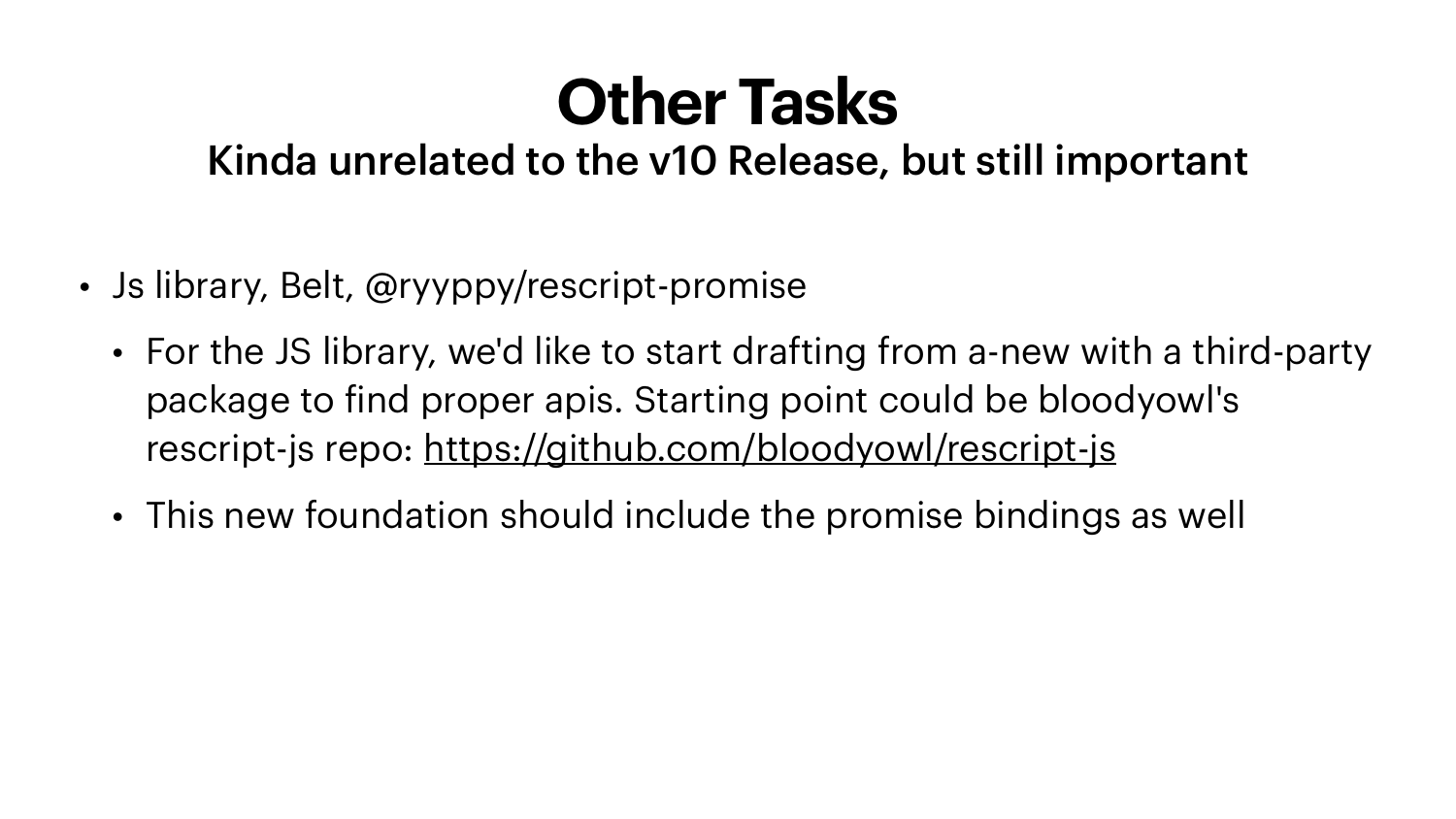#### **Other Tasks** Documentation website and other things

- Playground work (as described by the recent Project Update announcement post)
	- As soon as we get the playground bundle changes in the compiler, we'd like to automate the release process for the bundle JS files
	- The playground itself should support some console window
- Many other tasks, please check out the announcement post, and let me know what you are interested in